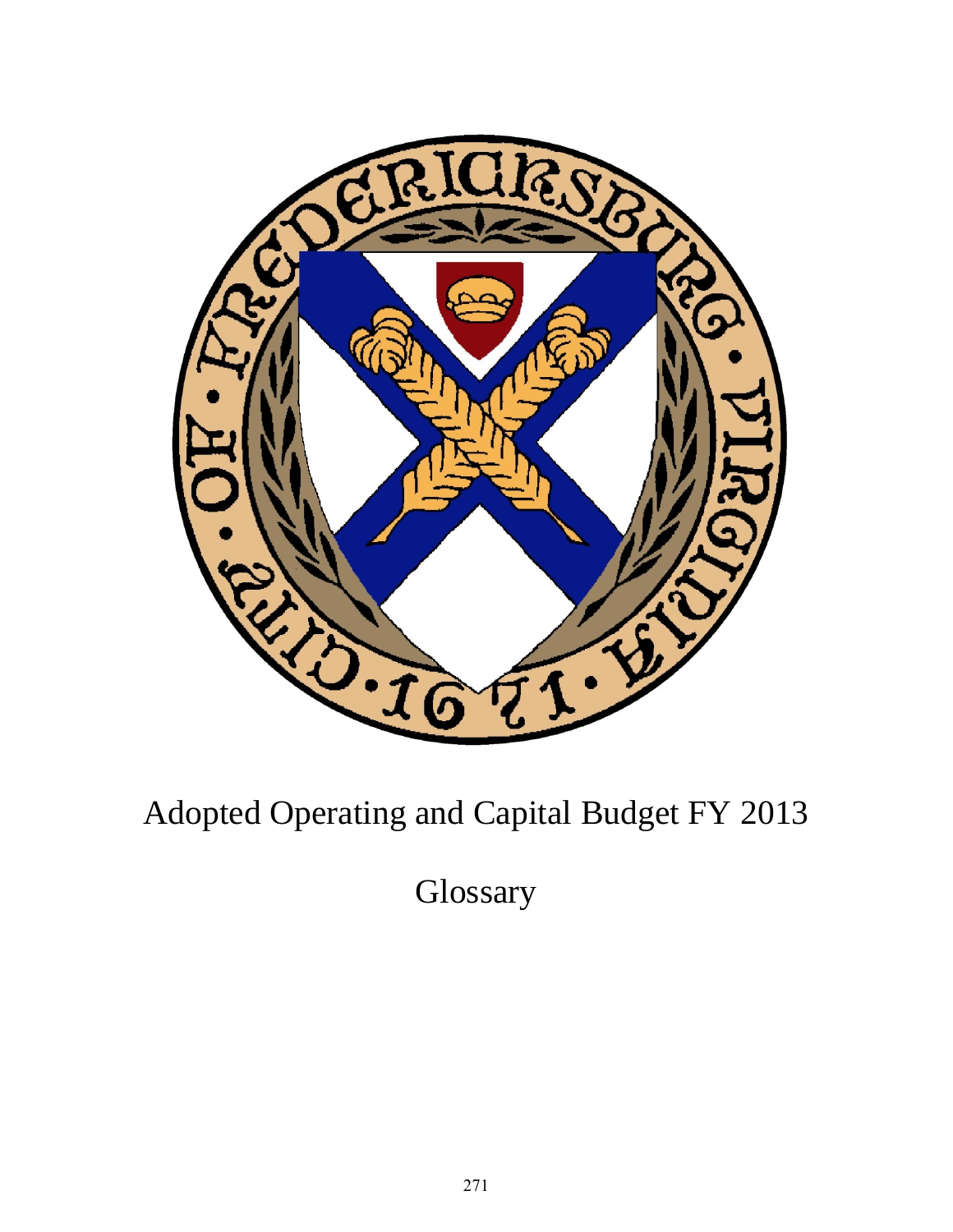## **ADOPTED OPERATING AND CAPITAL BUDGET FY 2013 GLOSSARY**

*Annual Capital Budget –* The City adopts an annual capital budget that covers the City's capital project funds, including Public Education (Fund 301); Public Works (Fund 302); Water (Fund 303); Wastewater (Fund 304); Public Facilities (Fund 305); Public Safety (Fund 306); and Transit (Fund 309). The Annual Capital Budget also constitutes the first year of the City's Capital Improvements Plan.

*Annual Operating Budget –* The City adopts an annual operating budget that covers all of the City's operating funds.

*Appropriation –* The legal authority to spend money or enter into obligations to spend money under state law.

*Balanced Budget –* The City adopts a balanced budget in which current expenditures for all funds are matched by current revenues or appropriated fund balances.

*Basis of Accounting – The accounting and financial reporting treatment applied to a fund* is determined by its measurement focus. The measurement focus for governmental funds is current financial resources, whereby only current assets and current liabilities are generally included on the balance sheet. The enterprise funds are accounted for on a flow of economic resources measurement focus, whereby all assets and all liabilities are included on the statement of net assets. The different methods of accounting flow from these considerations.

*Modified Accrual –* for Governmental Funds, the revenues are recognized in the period in which they become measurable and available. Expenditures, other than accrued interest on long-term debt, are recorded when the fund liability is incurred.

*Full Accrual –* for Enterprise Funds, the revenues are recognized when earned and expenses are recorded when liabilities are incurred without regard to the receipt or disbursement of cash.

*Capital Fund –*The City procures major capital assets through capital funds. The capital funds are budgeted through the capital budget process. These funds include Public Education, Public Works, Public Facilities, Public Safety, Water, Sewer, and Transit. The City also created special capital funds to construct the new school buildings.

*Capital Improvements Plan –* The Capital Improvements Plan is a five-year listing of major capital projects by capital fund. The CIP does not appropriate funds, and may be re-evaluated and amended as conditions warrant.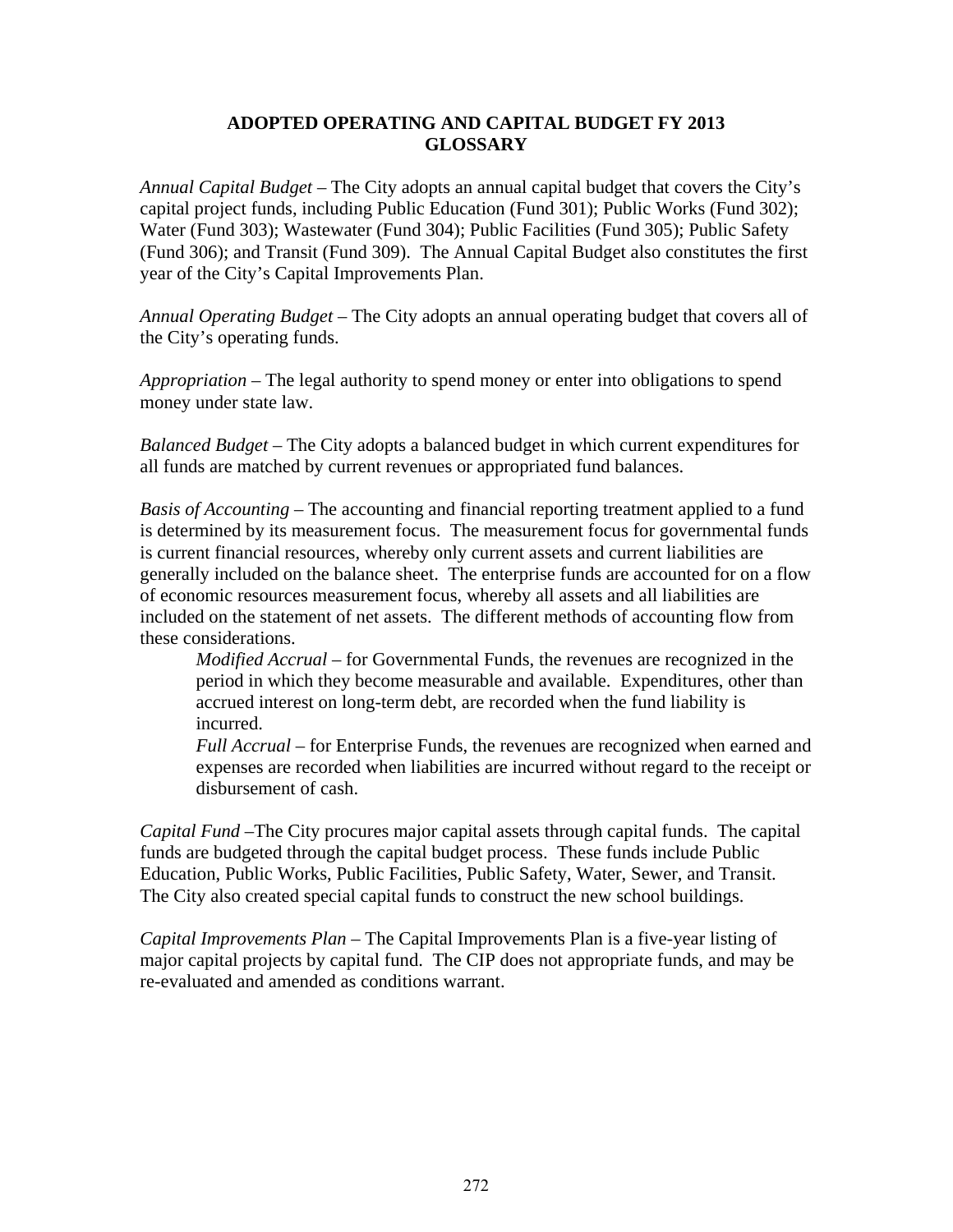*Capital Outlay –* Capital outlay represents spending on assets that generally last longer than one year and is over \$1,000 in value (exception: computer software). These are purchased through the capital outlay line items in the budget. Major capital assets, which are generally greater than \$75,000 and last longer than three years, will generally be budgeted through the capital budget process.

*Central Rappahannock Regional Library –* The Central Rappahannock Regional Library is a regional library set up under an agreement in accordance with state law to serve the City of Fredericksburg, Stafford County, and Spotsylvania County. The CRRL also contractually serves Westmoreland County.

*City Council –* The City Council of the City of Fredericksburg is the legislative body that sets City laws and policies and oversees City operations. The City Council has seven members, including the Mayor, and are elected to staggered four-year terms. Regular meetings are held the second and fourth Tuesday of every month at 7:30 p.m. in City Hall, 715 Princess Anne Street.

*City Manager –* The City Manager is the chief executive officer of the City of Fredericksburg, and is appointed and serves at the pleasure of the City Council. The City Manager is responsible for developing the annual budget, and in overseeing the operations of the City.

*Compensation Board –* The Compensation Board of the Commonwealth of Virginia sets the state's compensation levels to local governments for Constitutional Officers, and also provides technical and other assistance to these officials in the performance of their duties. The City receives state assistance for the following offices from the Compensation Board: Commonwealth's Attorney, Clerk of the Circuit Court, Sheriff, Treasurer, and Commissioner of the Revenue.

*Constitutional Officers –* The Constitution of Virginia provides that cities and counties have certain offices that are elected by the citizens and serve terms of office. These officers are independent of the City Council; but their budgets are adopted and appropriated by the City Council. In the City, these offices include the Sheriff, the Clerk of the Circuit Court, the Commonwealth's Attorney, the Treasurer, the Commissioner of the Revenue, and the Voter Registrar.

*Contingency –* Contingency accounts are set aside in certain funds to meet unforeseen circumstances; in order to utilize contingency funds, the City Council must adopt a supplemental appropriation resolution.

*Debt Service Funds –* Debt service funds are set aside to pay the principal and interest on debt owed by the City. Balances are not kept in the debt service accounts of the City; rather, funds are transferred in year-to-year from other funds based on the debt retirement schedules of the City.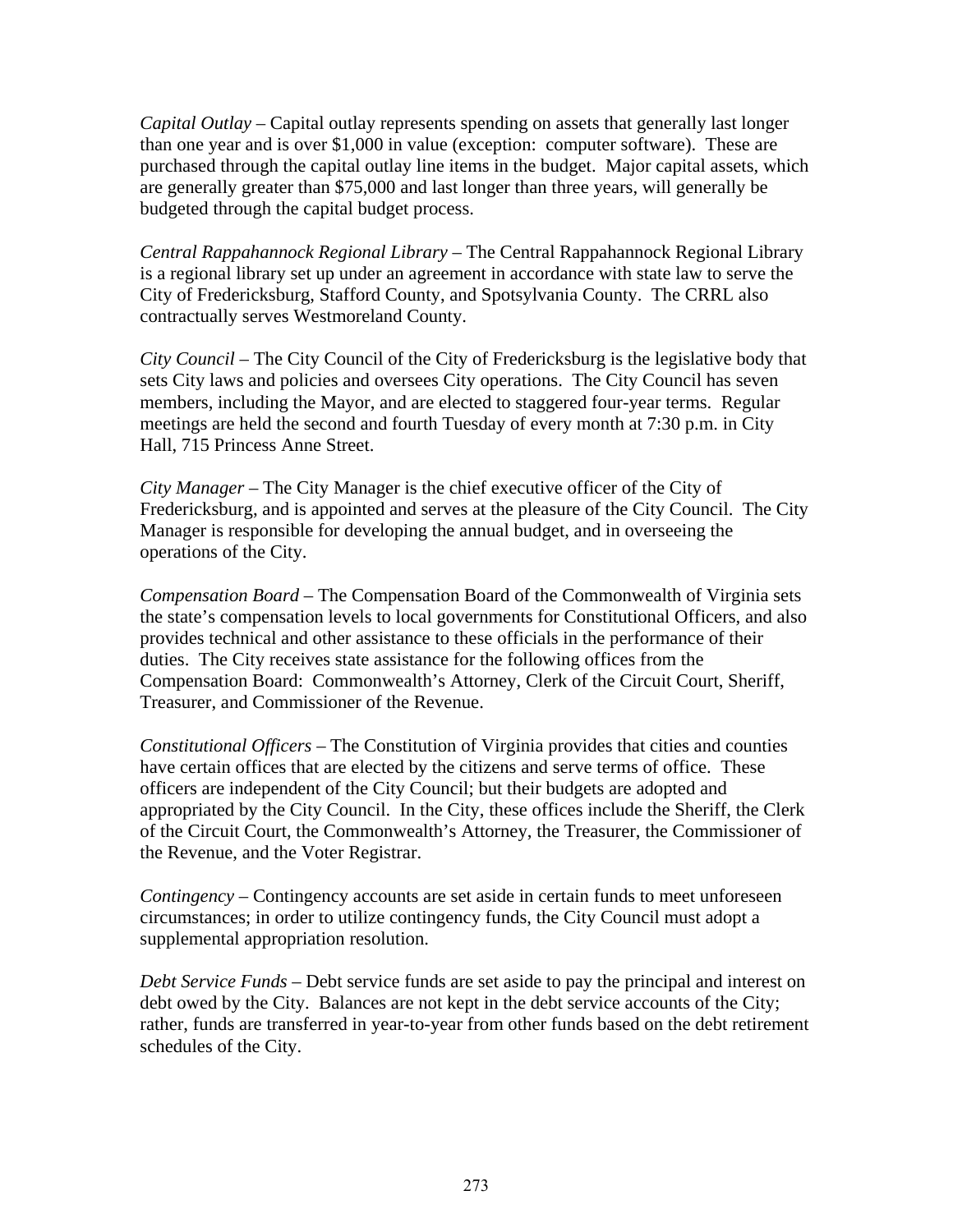*Depreciation –* Expiration in the service life of capital assets attributable to deterioration, inadequacy, and obsolescence. Depreciation of capital assets is charged in the City's enterprise funds. The depreciation charges are set based upon a schedule that varies depending upon the type of asset (e.g. buildings last longer than vehicles).

*Encumbrance –* an obligation against City funds in the form of a purchase order or contract for goods that have not yet been delivered or services that have not yet been performed.

*Enterprise Fund –* Enterprise funds consist of City-owned utilities that are accounted for on an accrual basis similarly to most large business accounting. Unlike other governmental funds, depreciation is charged to capital assets in enterprise funds. The City currently has four major enterprise funds: Water, Sewer, Transit, and Parking.

*Fiduciary (Fiscal Agent) Funds –* These funds are funds that the City uses to account for resources that are held in trust for other government agencies or programs. This is done primarily as a way to lower administrative overhead costs and ease operations for these agencies or programs. The City includes these funds in their budget resolution, and in the City's annual audit.

*Fiscal Year –* The City designates a twelve-month period for accounting and budgeting purposes. The City's Fiscal Year is July 1 – June 30. The second half of the fiscal year is named when abbreviated. For example, Fiscal Year 2008 (or FY 2008) encompasses the period July 1, 2007 to June 30, 2008.

*Fund –* A fund is a balanced set of accounts. Government accounting information is organized into separate funds, each containing its own revenues, expenditures, and fund balances. Moving money from one fund to another requires a transfer.

*Fund Balance –* Fund balance is the balance remaining in a fund after all liabilities are subtracted from all assets for that fund. Positive fund balances may be designated for future use, left undesignated, or appropriated for subsequent expenditures. The City of Fredericksburg has a policy goal that the General Fund Undesignated Unreserved Fund Balance will not fall below 12% of the prior year's total General Fund revenues.

*General Fund –* The General Fund (Fund 100) is the main operations fund for the City, and accounts for all operations not accounted for in other funds. Most City operations, with the exception of Enterprise Funds) are accounted for in the General Fund. Funds are transferred from the General Fund to support other operational funds, including Public Schools, Social Services, and the Comprehensive Services Act Fund.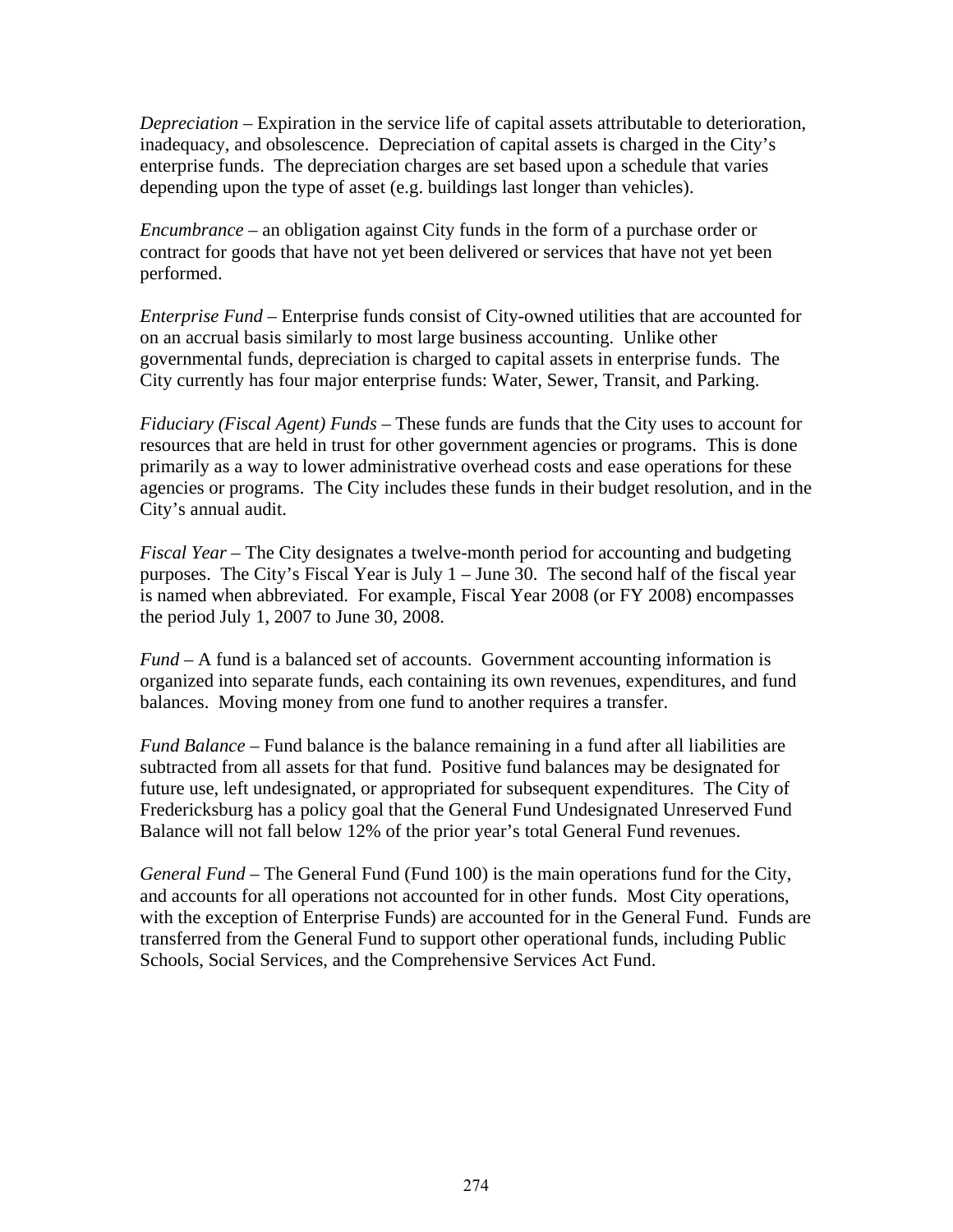*Governmental Fund –* The General Fund and most other funds for the City are called governmental funds and are accounted for on a modified accrual basis. This accounting method recognizes revenues in the period in which they become measurable and available. The focus is on the measurement of currently available financial resources. The major difference between governmental funds and enterprise funds is that capital assets are recognized as expenditures in the year in which the purchase is made rather than being accounted for as an asset and depreciated over time.

*Line Item –* Line items group expenditures by object purchased – for example, Professional Services – Engineering or Office Supplies.

*Local Composite Index –* the Local Composite Index is the Commonwealth of Virginia's funding formula for state aid to local school districts. The formula measures the wealth of a community against the total population and school enrollment. Higher scores indicate that a community needs less school assistance; while lower scores indicate that a community needs more school assistance. The City of Fredericksburg's Local Composite Index score is high relative to other localities; and the City receives less state aid on a per pupil basis as a result.

*Parking Fund –* The Parking Fund is an enterprise fund that has been created to account for the capital contributions and the operations of the Sophia Street Parking Garage, which opened in November 2005 in downtown Fredericksburg.

*PRTC –* the Potomac and Rappahannock Transportation Commission. The City and several other jurisdictions are members of the PRTC, and as a result are able to charge a motor fuels tax of 2% of receipts. The motor fuels tax is dedicated first to the needs of the Virginia Railway Express and the PRTC administration; the City may then use surplus amounts to meet transportation needs in the community.

*Program Change Proposal –* An internal City term for a major budget proposal more than \$10,000 in value that alters or could potentially alter service levels. These are reviewed by an internal committee of senior-level managers for recommendations on inclusion in the City Manager's Recommended Budget. Examples of a Program Change Proposals include new positions or new equipment. Replacing existing capital equipment, on the other hand, would not be considered through the Program Change Proposal process because it does not alter existing service levels.

*Rappahannock Juvenile Detention Center –* The regional jail facility that houses juvenile inmates awaiting trail, in transition between facilities, or serving short sentences and not sent to state prison. The regional facility serves the City of Fredericksburg and the Counties of Stafford, Spotsylvania, and King George.

*Rappahannock Regional Jail –* The regional jail facility that houses adult inmates either awaiting trail, in transition between facilities, or serving short sentences and not sent to state prison. The regional facility serves the City of Fredericksburg and the Counties of Stafford, Spotsylvania, and King George.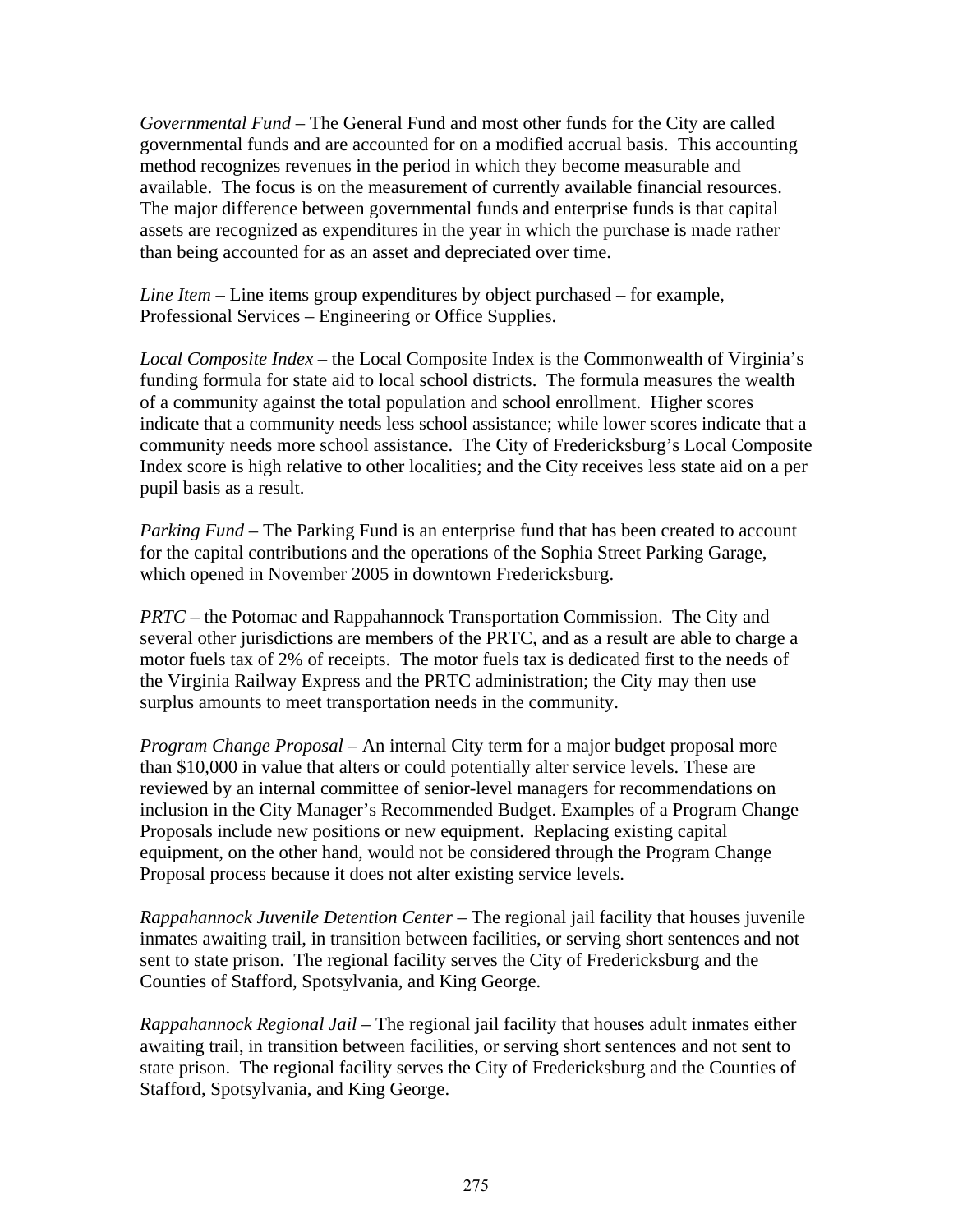*Resolution –* an official act of the City Council; the City adopts and amends its budget via resolution. Resolutions appropriating funds, such as budget resolutions, require two readings (or approvals) before taking effect.

*Special Revenue Fund –* Special revenue funds are used to account for special revenues requiring separate accounting because of legal or regulatory provisions or administrative action. Examples include grant funds and special tax district revenues.

*Transfer –* Transfers move money between funds, between projects, or between line items. The City Manager has authority to move funds between line item objects. The City Council transfers funds through an appropriation resolution between funds or between capital projects.

*Transit Fund –* The City Transit Fund supports the operations of the FREDericksburg Regional Transit System. The fund is largely supported by federal and state grant funds as well as contributions from local communities.

*VRE –* VRE stands for the Virginia Railway Express, which is a commuter rail service that serves the Washington, D.C. area. There are two service lines: one originates in downtown Fredericksburg and ends in Washington, while the other runs from Manassas to Washington.

*VRS –* VRS stands for the Virginia Retirement System, which is the statewide pension plan for state employees and local employees for localities that have joined the system. Both the City of Fredericksburg and the Fredericksburg City Schools are members of the VRS. The VRS sets retirement contributions as a percentage of salary every two years based upon an assessment of the City's retirement benefit liabilities and accrued system assets. For the Fredericksburg City Schools, these contribution rates are subject to General Assembly approval, as the state partially funds retirement benefits for school employees.